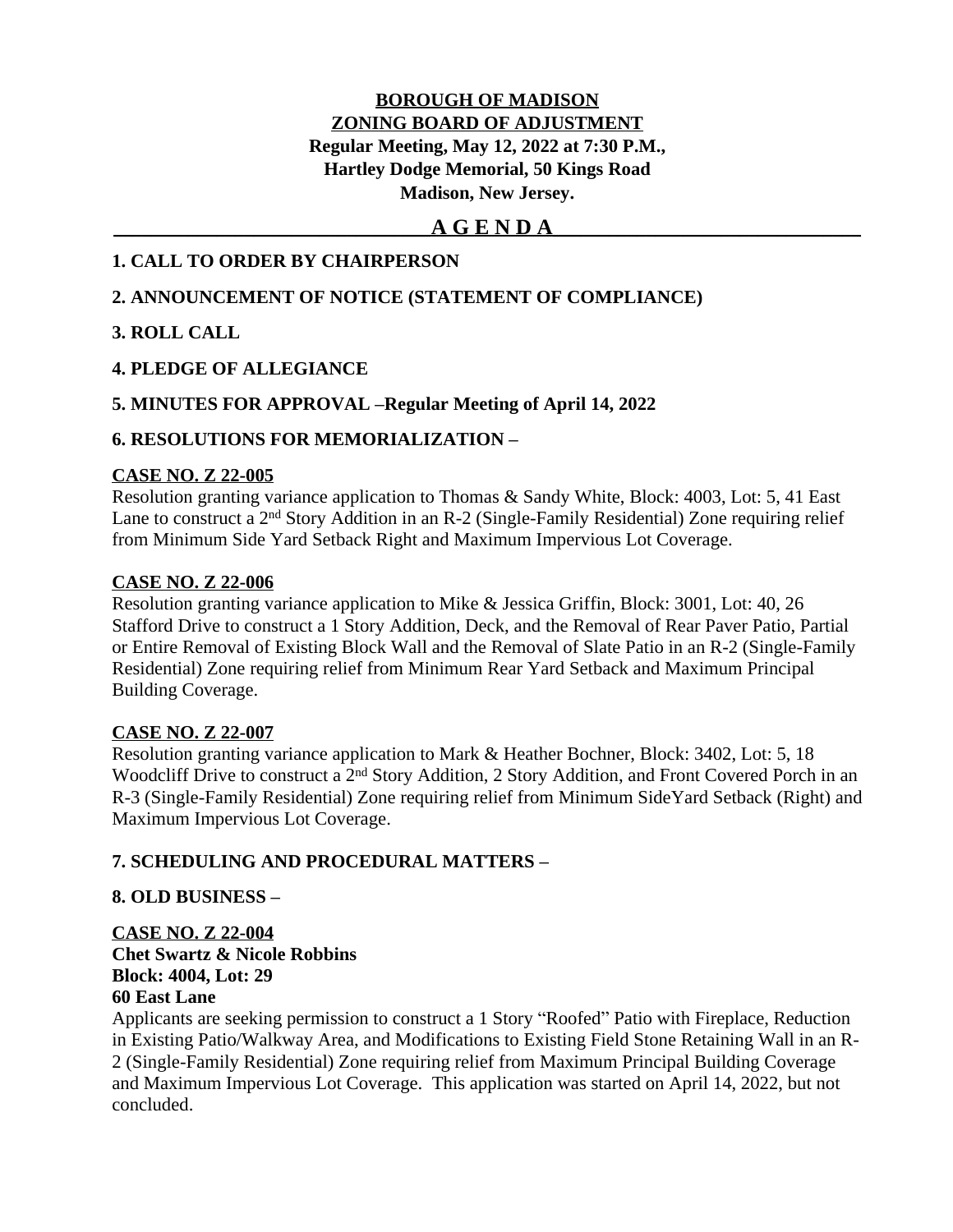#### **9. NEW BUSINESS –**

### **CASE NO. Z 19-027A Heller Property Partners, L.P. Block: 2001, Lots: 19 through 23 176, 178 & 180 Main Street**

Applicant is seeking a One-Year Extension for Preliminary and Final Site Plan with Variances along with Lot Consolidation to construct a 2-Story Office Building in the Community Commercial Zone requiring relief from Maximum Floor Area Ratio, Minimum Front Yard Setback, Maximum Principal Building Coverage, Minimum Number of Parking Spaces, Steep Slope Disturbance, Signage and other bulk variances.

#### **CASE NO. Z 22-008**

**Cooper Beech Condominium Association Block: 3001, Lot: 1.47 34-42 Loantaka Way** Applicant is seeking permission to construct a freestanding sign in an R-9 (Multi-Family Residential) Zone requiring relief from Front Yard Setback.

#### **CASE NO. Z 22-009**

**One Bardon Street, LLC Block: 1003, Lot: 4**

#### **1 Bardon Street**

Applicant is seeking permission to construct a  $2<sup>nd</sup>$  Story Addition with Rear Cantilever, Landing Steps and Walkway, Air Conditioning Unit, Basement Egress Window and Dumpster in an R-3 (Single-Family Residential) Zone requiring relief from Minimum Front Yard Setback (Bardon Street), Minimum Front Yard Setback (Central Avenue) and Minimum Rear Yard Setback.

### **CASE NO. Z 22-010**

**Andrew & Nicole Leib Block: 1101, Lot: 24 33 Wayne Boulevard**

Applicants are seeking permission to construct a 2 ½ Story Addition, 2nd Story Addition, Front Open Porch, Brick Paver Driveway with Granite Block, Front Walk, Storm Water Management System, and 2 Air Conditioning Units with Evergreen Plantings in an R-3(Single-Family Residential) Zone requiring relief from Minimum Front Yard Setback (Open Porch), Minimum Side Yard Setback (Right) (Open Porch) Minimum Rear Yard Setback and Maximum Principal Building Coverage.

### **CASE NO. Z 22-011**

**Kevin & Irene Rodin Block: 4702, Lot: 19**

# **24 Crestview Avenue**

Applicants are seeking permission to construct an Expansion of Existing Patio with grille and Counter Area, Roof over a portion of Expanded Patio, Walkway from Existing Driveway to Expanded Patio, Outdoor Fireplace and a Drywell in an R-2 (Single-Family Residential) Zone requiring relief from Maximum Principal Building Coverage and Maximum Impervious Lot Coverage.

**Page | 2**